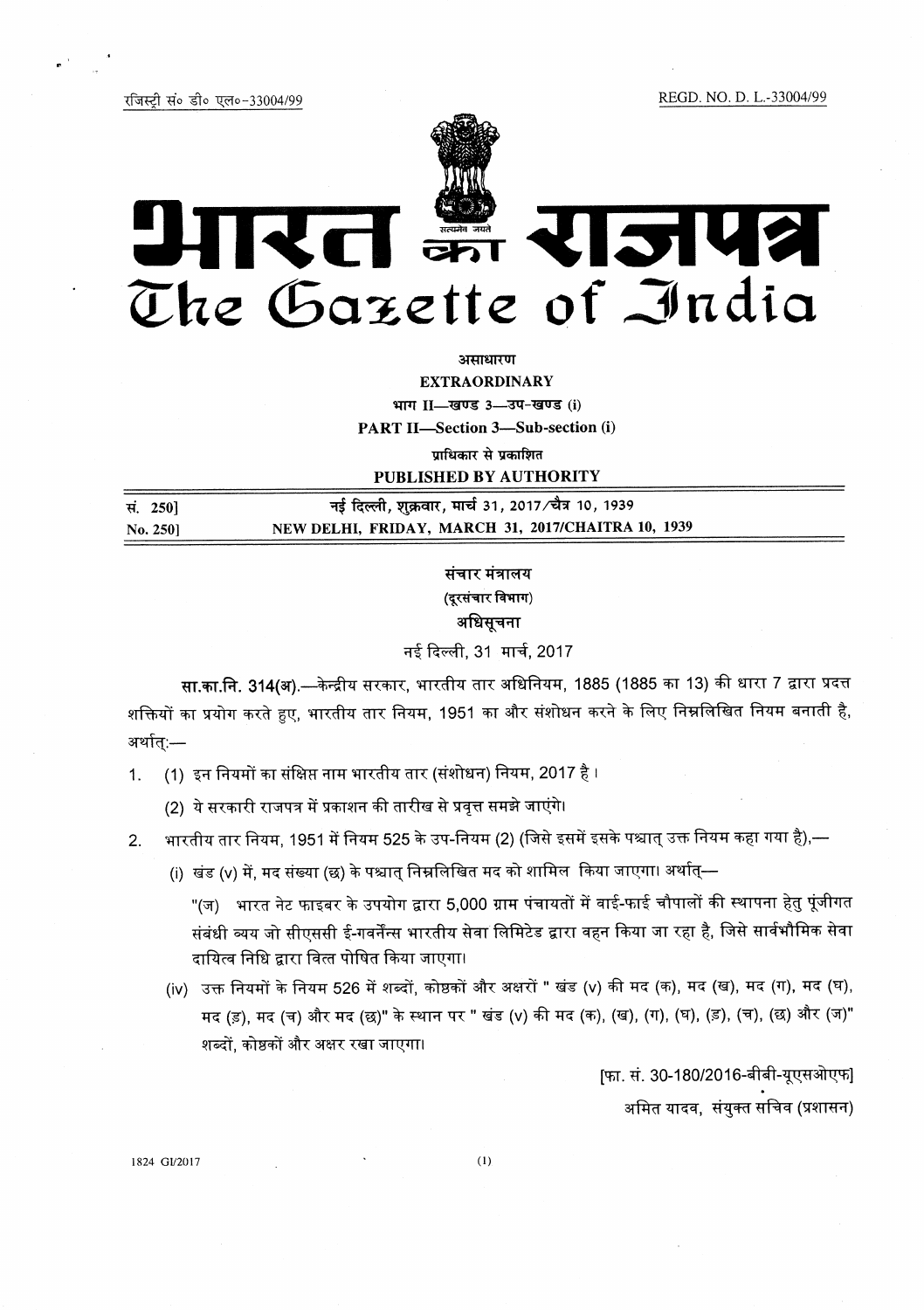टिप्पणी: मुख्य नियम डाक एवं तार पुस्तिका खंड I, विधायी अधिनियमन, भाग-II, संस्करण में प्रकाशित किए गए थे और तत्पश्चात् निम्नलिखित द्वारा संशोधित किए गए थेः—

| 1.  | सा.का.नि. 190, दिनांक 18 फरवरी, 1984            |
|-----|-------------------------------------------------|
| 2.  | सा.का.नि. 386, दिनांक 22 मई,1984                |
| 3.  | सा.का.नि. 387(अ) दिनांक 22 मई,1984              |
| 4.  | सा.का.नि. 679, दिनांक 30 जून,1984               |
| 5.  | सा.का.नि. 428, दिनांक 27.4.1985                 |
| 6.  | सा.का.नि. 729, दिनांक 03 अगस्त, 1985            |
| 7.  | सा.का.नि. 982, दिनांक 19 अक्टूबर, 1986          |
| 8.  | सा.का.नि. 553(अ), दिनांक 27 मार्च, 1986         |
| 9.  | सा.का.नि. 314, दिनांक 26 अप्रैल, 1986           |
| 10. | सा.का.नि. 566, दिनांक 26 जुलाई, 1986            |
| 11. | सा.का.नि. 953(अ) दिनांक 23 जुलाई, 1986          |
| 12. | सा.का.नि. 1121(अ) दिनांक 1 अक्टूबर,1986         |
| 13. | सा.का.नि. 1167(अ) दिनांक 28 अक्टूबर, 1986       |
| 14. | सा.का.नि. 1237(अ) दिनांक 28 नवम्बर, 1986        |
| 15. | सा.का.नि. 49, दिनांक 17 जनवरी,1987              |
| 16. | सा.का.नि. 112(अ) दिनांक 25 फरवरी.1987           |
| 17. | सा.का.नि. 377(अ) दिनांक 09 अप्रैल.1987          |
| 18. | सा.का.नि. 674(अ) दिनांक 27 जुलाई, 1987          |
| 19. | सा.का.नि.719(अ) दिनांक 18 अगस्त, 1987           |
| 20. | सा.का.नि. 837(अ) दिनांक 5 अक्टूबर, 1987         |
| 21. | सा.का.नि. 989(अ) दिनांक 17 दिसम्बर, 1987        |
| 22. | सा.का.नि. 337(अ) दिनांक 11 मार्च, 1988          |
| 23. | सा.का.नि. 361(अ) दिनांक 201 मार्च, 1988         |
| 24. | सा.का.नि. 626(अ) दिनांक 17 मई, 1988             |
| 25. | सा.का.नि. 660(अ) दिनांक 31 मई, 1988             |
| 26. | सा.का.नि. 693(अ)दिनांक 10 जून, 1988             |
| 27. | सा.का.नि. 734(अ)दिनांक 24 जून, 1988             |
| 28. | सा.का.नि. 606, दिनांक 14 जुलाई, 1988            |
|     | सा.का.नि. 812(अ) दिनांक 26 जुलाई, 1988<br>29.   |
|     | सा.का.नि. 888(अ) दिनांक 01 सितम्बर, 1988<br>30. |
|     | सा.का.नि. 907(अ) दिनांक 07 सितम्बर, 1988<br>31. |
|     |                                                 |

| 32. | सा.का.नि. 916(अ) दिनांक 09 सितम्बर, 1988 |
|-----|------------------------------------------|
| 33. | सा.का.नि.1054, दिनांक  2 नवम्बर, 1988    |
| 34. | सा.का.नि.179,  दिनांक 18 मार्च, 1989     |
| 35. | सा.का.नि. 358(अ) दिनांक 15 मार्च, 1989   |
| 36. | सा.का.नि. 622(अ) दिनांक 15 जून, 1989     |
| 37  | सा.का.नि. 865(अ) दिनांक 29 सितम्बर, 1989 |
| 38  | सा.का.नि. 413(अ) दिनांक 29 मार्च, 1990   |
| 39  | सा.का.नि. 574, (अ) दिनांक 15 जून, 1990   |
| 40  | सा.का.नि. 933(अ) दिनांक 03 दिसम्बर, 1990 |
| 41. | सा.का.नि. 985(अ) दिनांक 20 दिसम्बर, 1990 |
| 42. | सा.का.नि. 74(अ) दिनांक 18 जनवरी, 1991    |
| 43. | सा.का.नि. 237(अ) दिनांक 25 अप्रैल, 1991  |
| 44. | सा.का.नि. 251(अ) दिनांक 02 मई, 1991      |
| 45. | सा.का.नि. 543(अ) दिनांक 21 मई, 1992      |
| 46. | सा.का.नि. 560(अ) दिनांक 26 मई, 1992      |
| 47. | सा.का.नि. 587(अ) दिनांक 10 जून, 1992     |
| 48. | सा.का.नि. 730(अ) दिनांक 19 अगस्त, 1992   |
| 49. | सा.का.नि. 830(अ) दिनांक 28 अक्टूबर, 1992 |
| 50. | सा.का.नि. 62(अ) दिनांक 11 फरवरी, 1993    |
| 51. | सा.का.नि. 80(अ) दिनांक 06 फरवरी, 1993    |
| 52. | सा.का.नि. 384(अ) दिनांक 27 अप्रैल, 1993  |
| 53. | सा.का.नि. 387(अ) दिनांक 28 अप्रैल, 1993  |
| 54. | सा.का.नि. 220(अ) दिनांक 26 मार्च, 2004   |
| 55. | सा.का.नि. 713(अ) दिनांक 17 नवम्बर, 2006  |
| 56. | सा.का.नि. 193(अ) दिनांक 01 मार्च, 2007   |
| 57. | सा.का.नि. 547(अ) दिनांक 18 जुलाई, 2008   |
| 58. | सा.का.नि. 49(अ) दिनांक 27 जनवरी, 2010    |
| 59. | सा.का.नि. 279(अ) दिनांक 31 मार्च, 2010   |
| 60. | सा.का.नि. 256(अ) दिनांक 27 मार्च, 2012   |
| 61. | सा.का.नि. 412(अ) दिनांक 29 मई, 2012      |
| 62. | सा.का.नि. 368(अ) दिनांक 07 जून, 2013     |
|     |                                          |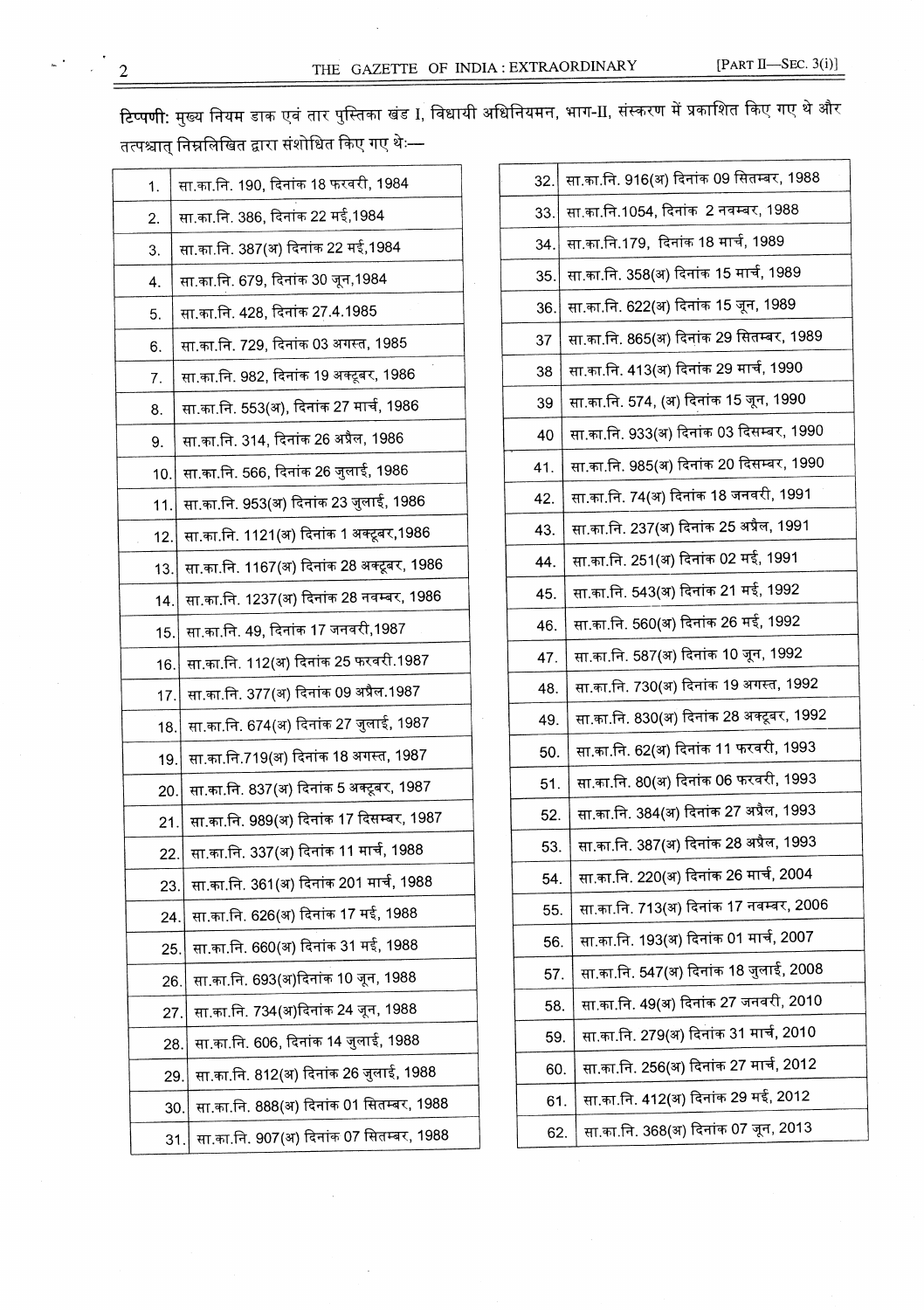r1

| 63. सा.का.नि. 506(अ) दिनांक 24 जुलाई, 2013     |
|------------------------------------------------|
| 64.   सा.का.नि. 18, दिनांक 28 जनवरी, 2014      |
| 65.   सा.का.नि. 912(अ) दिनांक 23 दिसम्बर, 2015 |

 $66$  सा.का.नि. 653(अ) दिनांक 25.अगस्त.2015

 $67$  सा.का.नि. 241, दिनांक 10 दिसम्बर, 2015

### MINISTRY OF COMMUNICATIONS

# (Department of Telecommunications)

## NOTIFICATION

#### New Delhi, the 31st March,2017

G.S.R. 314(E).—In exercise of the powers conferred by Section 7 of the Indian Telegraph Act, 1885 (13 of 1885), the Central Government hereby makes the following rules further to amend the Indian Telegraph Rules, 1951, namely:-

1. (1) These rules may be called the Indian Telegraph (Amendment) Rules, 2017.

(Z) They shall come into force on the date of their publication in the Official Gazette.

2. In the Indian Telegraph Rules, 1951, in rule 525, in sub-rule (2), (herein after referred to as the said rules)-

(i) in clause (v), after item (g), the following items shall be inserted, namely:—

"(h) For setting up of Wi-Fi Choupals at five thousand Gram Panchayats using BharatNet Fibre, Capital Expenditure incurred by CSC e-Govemance Services India Limited shall be funded by the Universal Service Obligation Fund (USOF).

(ii) In the said rules, in rule 526, for the words, brackets and letters " item (a), item (b), item (c), item (d), item (e), item (f) and item (g) of clause (v)", the words brackets and letters "items (a), (b), (c), (d), (e),  $(f)$ ,  $(g)$  and  $(h)$  of clause  $(v)$ " shall be substituted.

lF. No. 30-l 80/2016-BB-USOFI

AMIT YADAV, Jt. Secy. (Admin),

Note: The principal rules were published in the Post and Telegraph Manual Volume I, Legislative Enactments, Part tI, Edition and subsequently amended vide notification numbers -

- 1. G.S.R. 190, dated the 18'h February, 1984;
- 2. G.S.R. 386, dated the  $22<sup>nd</sup>$  May, 1984;
- 3. G.S.R. 387(E), dated the  $22<sup>nd</sup>$  May, 1984;
- 4. G.S.R. 679, dated the  $30^{th}$  June, 1984;
- 5. G.S.R. 428, dated the  $27<sup>th</sup>$  April, 1985;
- 6. G.S.R 729, dated the 3'd August, 1985;
- 7. G.S.R. 982, dated the  $19<sup>th</sup>$  October, 1986;
- 8. G.S.R. 553(E), dated the  $27<sup>th</sup>$  March, 1986;
- g. G.S.R. 314, dated the 26'h April, 1986;
- 10. G.S.R. 566, dated the  $26^{th}$  July, 1986;
- 11. G.S.R. 953(E), dated the 23<sup>rd</sup> July, 1986;
- 12. G.S.R.  $1121(E)$ , dated the  $1<sup>st</sup>$  October, 1986;
- 13. C.S.R. 1167(E), dated the 28'h October, 1986;
- 14. G.S.R. 1237(E), dated the 28<sup>th</sup> November, 1986; 28. G.S.R. 606, dated the 14<sup>th</sup> July, 1988;
- 15. G.S.R. 49, dated the  $17<sup>th</sup>$  January, 1987;
- 16. G.S.R. 112 $(E)$ , dated the 25<sup>th</sup> February, 1987;
- 17. G.S.R. 377(E), dated the 9<sup>th</sup> April, 1987;
- 18. G.S.R. 674(E), dated the 27<sup>th</sup> July, 1987;
- L9. G.S.R. 719(E), dated thelSth August, 1987;
- 20. G.S.R. 837 $(E)$ , dated the 5<sup>th</sup> October, 1987;
- 21. G.S.R. 989 $(E)$ , dated the 17<sup>th</sup> December, 1987;
- 22. G.S.R. 337(E), dated the  $11^{th}$  March, 1988;
- 23. G.S.R. 361(E), dated the 21<sup>st</sup> March, 1988;
- 24. G.S.R. 626(E), dated the l7'h May, 1988;
- 25. G.S.R. 660(E), dated the 31" May, 1988;
- 26. G.S.R. 693(E), dated the 10<sup>th</sup> June, 1988;
- 27. G.S.R. 734(E), dated the 24<sup>th</sup> June, 1988;
-